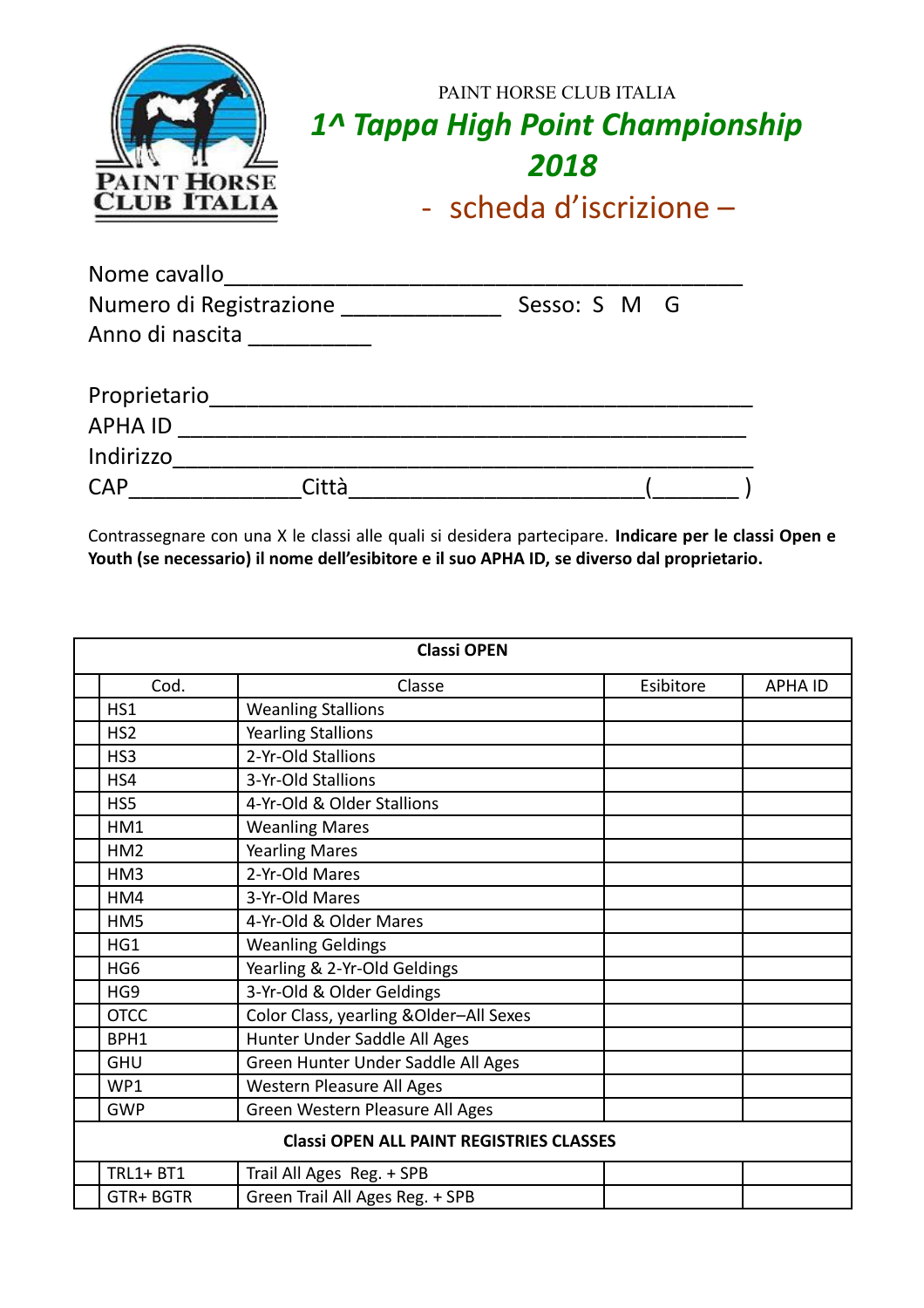| WR1+BWR 1   | Western Riding All Ages Reg.+SPB                   |           |                |
|-------------|----------------------------------------------------|-----------|----------------|
| GWR+BGWR    | Green Western Riding All Ages Reg.+SPB             |           |                |
| RNG1+BRG1   | Reining All Ages Reg.+SPB                          |           |                |
| IHT3+BIH3   | Yearling & 2-Yr-Old In Hand Trail Reg+SPB          |           |                |
| LLN3+BLL3   | Yearling & 2-Yr-Old Longe Line Reg+SPB             |           |                |
|             | <b>Classi AMATEUR</b>                              |           |                |
|             |                                                    |           |                |
| Cod.        | Classe                                             | Esibitore | <b>APHA ID</b> |
| AMH1        | A Halter Stallions All Ages                        |           |                |
| AMH4        | A Halter Mares All Ages                            |           |                |
| AMH7        | A Halter Geldings All Ages                         |           |                |
| AHS1        | A Hunt Seat Equitation All Ages                    |           |                |
| ABH1        | A Hunter Under Saddle All Ages                     |           |                |
| ASH1        | A Showmanship All Ages                             |           |                |
| AH1         | A Western Horsemanship All Ages                    |           |                |
| AWP1        | A Western Pleasure All Ages                        |           |                |
|             |                                                    |           |                |
|             | <b>Classi Amateur ALL PAINT REGISTRIES CLASSES</b> |           |                |
| $AT1+ABT$   |                                                    |           |                |
| AWR1+ABWR   | A Trail All Ages Reg.+SPB                          |           |                |
|             | A Western Riding All Ages Reg.+SPB                 |           |                |
| AR1+ ABRG   | A Reining All Ages Reg.+SPB                        |           |                |
| ALL1+ABL2   | A Yearling & 2-Yr-Old Longe Line Reg.+SPB          |           |                |
| AIH3+ABI3   | A Yearling & 2 Yr-Old In Hand Trail Reg+SPB        |           |                |
|             | <b>Classi YOUTH</b>                                |           |                |
| Cod.        | Classe                                             | Esibitore | <b>APHA ID</b> |
| YM1         | Y Halter Mares All Ages                            |           |                |
| YG1         | Y Halter Geldings All Ages                         |           |                |
| YEE1        | Y Hunt Seat Equitation 18 & Under                  |           |                |
| YBH1        | Y Hunter Under Saddle 18 & Under                   |           |                |
| YSH1        | Y Showmanship 18 & Under                           |           |                |
| YH1         | Y Western Horsemanship 18 & Under                  |           |                |
| YWP1        | Y Western Pleasure 18 & Under                      |           |                |
|             | Y Lead Line (not approved)                         |           |                |
|             | <b>Classi Youth ALL PAINT REGISTRIES CLASSES</b>   |           |                |
| YT1+XT1     | Y Trail 18 & Under Reg.+SPB                        |           |                |
| YWR1+XWR1   | Y Western Riding 18&Under Reg.+SPB                 |           |                |
| YR1+XR1     | Y Reining 18 & Under Reg.+SPB                      |           |                |
|             | <b>Classi OPEN - SOLID PAINT BREED</b>             |           |                |
|             |                                                    |           |                |
| Cod.        | Classe                                             | Esibitore | <b>APHA ID</b> |
| <b>BS21</b> | SPB Jr Stallions (2 & Under)                       |           |                |
| <b>BS22</b> | SPB Sr Stallions (3 & Over)                        |           |                |
| <b>BM21</b> | SPB Jr Mares (2 & Under)                           |           |                |
| <b>BM22</b> | SPB Sr Mares (3 & Over)                            |           |                |
| <b>BG21</b> | SPB Jr Geldings (2 & Under)                        |           |                |
| <b>BG22</b> | SPB Sr Geldings (3 & Over)                         |           |                |
| BBH1        | SPB Hunter Under Saddle All Ages                   |           |                |
| BWP1        | SPB Western Pleasure All Ages                      |           |                |
| <b>BGWP</b> | SPB Green Western Pleasure All Ages                |           |                |
| <b>BGHU</b> | SPB Green Hunter Under Saddle All Ages             |           |                |